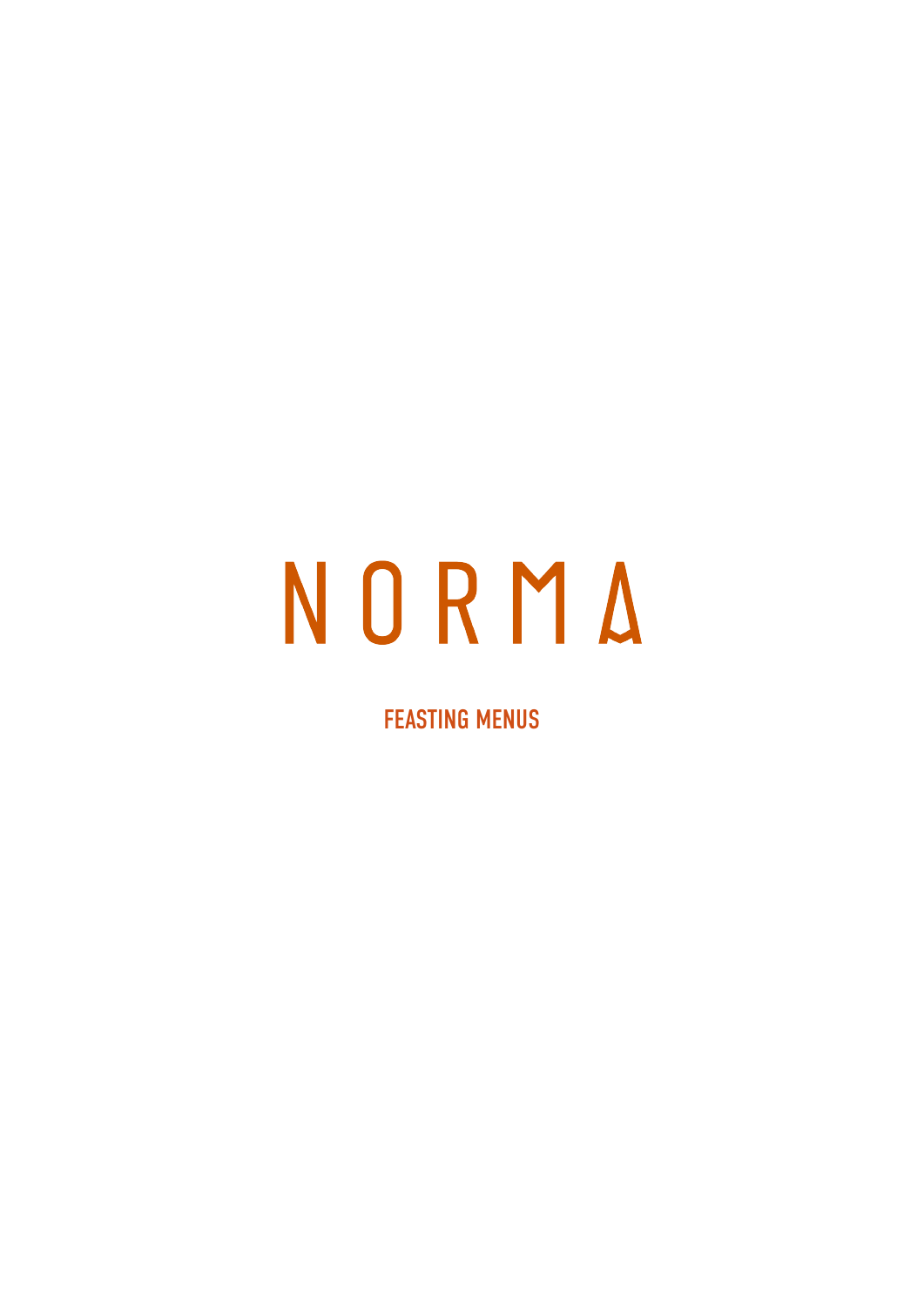

# FEASTING MENU OPTION 1 £60 PP

Our feasting menus have been designed to be shared. Choose from one of our menus, and enjoy a selection of starters, main courses for the group, and family-style sharing desserts. For wine pairing suggestions, please ask one of our team members.

# ANTIPASTI

ETNA OLIVES (v\*) HOMEMADE FOCACCIA, EXTRA VIRGIN OLIVE OIL (v\*) SICILIAN SALUMI SELECTION CHICKPEA PANELLE, FENNEL SEEDS, SALSA VERDE (v\*) SICILIAN CAPONATA (v\*)

PRIMO CAVATELLI, ROASTED RED PEPPER PESTO, TOASTED PINE NUTS, PARMESAN (v)

## **SECONDI**

CHARGRILLED OLD SPOT PORK CHOPS, SAGE, TROMBETTA COURGETTES, SUN-DRIED TOMATOES 'NORMA' AUBERGINE PARMIGIANA (v)

#### CONTORNI

SAN MARZANO TOMATOES, CAROSELLO CUCUMBER, BLACK OLIVES, MINT (v\*) CRISPY, OLIVE OIL-FRIED POTATOES (v\*)

#### DOLCI

'NORMA' TIRAMISU SEASONAL GRANITA SICILIAN CHEESE PLATTER (£10PP)

We are happy to provide information on food allergies and intolerances on request. As food allergens are present in the kitchen, there is a risk that traces of these may be found in our dishes. Please note some of our cheeses are unpasteurised. (v) vegetarian option available. All prices are inclusive of VAT. A discretionary service charge of 12.5% will be added to your bill.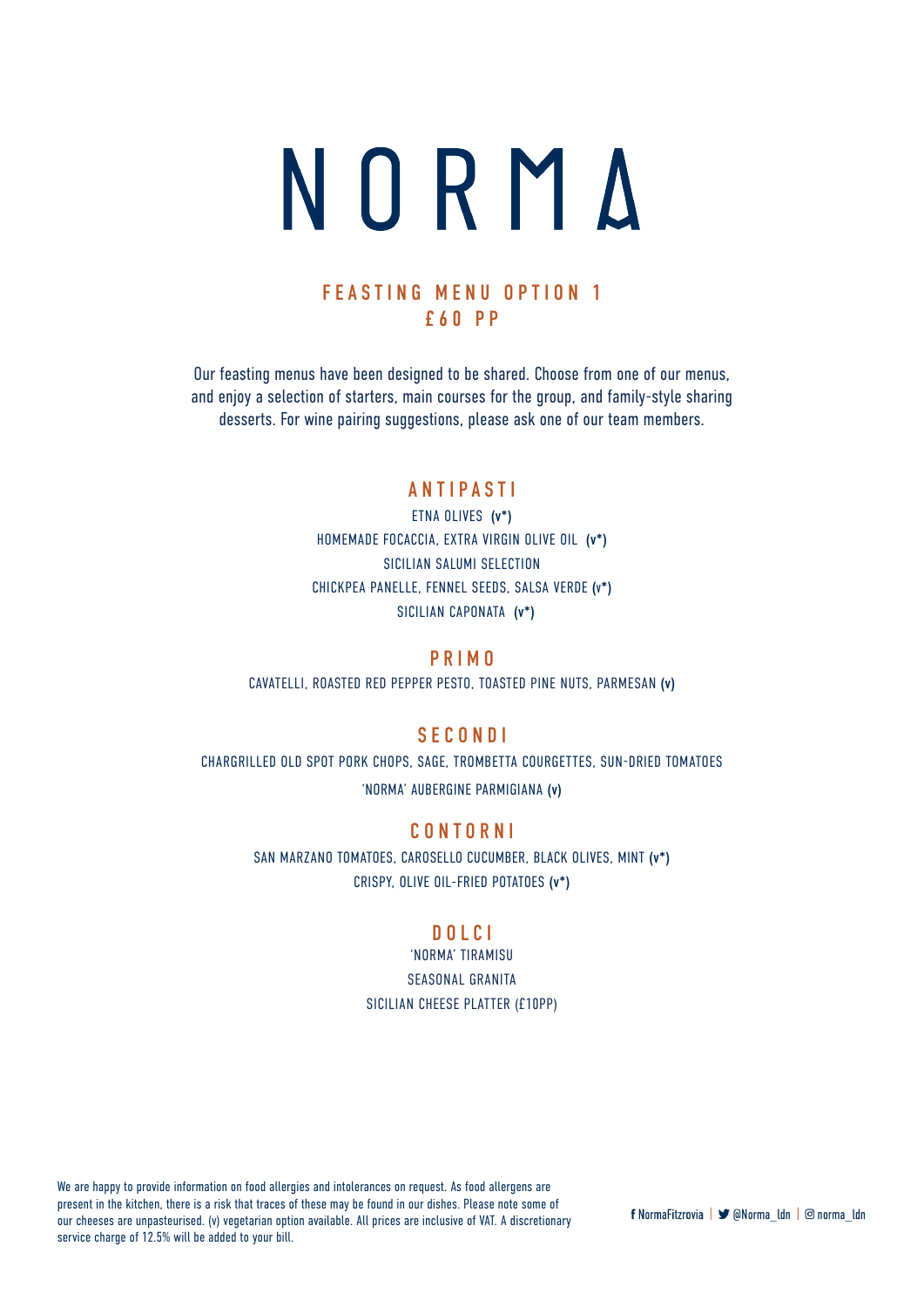# NORMA

# FEASTING MENU OPTION 2 £70 PP

Our feasting menus have been designed to be shared. Choose from one of our menus, and enjoy a selection of starters, main courses for the group, and family-style sharing desserts. For wine pairing suggestions, please ask one of our team members.

## ANTIPASTI

ETNA OLIVES (v\*) HOMEMADE FOCACCIA, EXTRA VIRGIN OLIVE OIL (v\*) SPAGHETTINI FRITTERS, PARMESAN SAUCE ARANCINO ROSSO, SUN-DRIED TOMATOES, CAPRIZOLA DOLCE, BASIL AIOLI (v) CHARCOAL-GRILLED PRAWNS, GARLIC, CHILLI, PARSLEY, CARAMELISED ONION

PRIMO

RIGATONI, COURGETTE, PANCETTA, LEMON, MARJORAM, BUTTER SAUCE

#### **SECONDI**

AGED RIB OF BEEF TAGLIATA, TROPEA ONION, ROASTED DATTERINI, MOSTO D'UVA GRILLED SEABREAM, GREMOLATA, LEMON 'NORMA' AUBERGINE PARMIGIANA (v)

#### CONTORNI

SEASONAL LEAF SALAD, MUSCATEL VINEGAR DRESSING (v\*) CRISPY OLIVE OIL FRIED POTATOES, PECORINO, TRUFFLE (v)

#### DOLCI

SEASONAL GRANITA 'NORMA' TIRAMISU HOMEMADE CANNOLI SICILIAN CHEESE PLATTER (£10PP)

We are happy to provide information on food allergies and intolerances on request. As food allergens are present in the kitchen, there is a risk that traces of these may be found in our dishes. Please note some of our cheeses are unpasteurised. (v) vegetarian option available. All prices are inclusive of VAT. A discretionary service charge of 12.5% will be added to your bill.